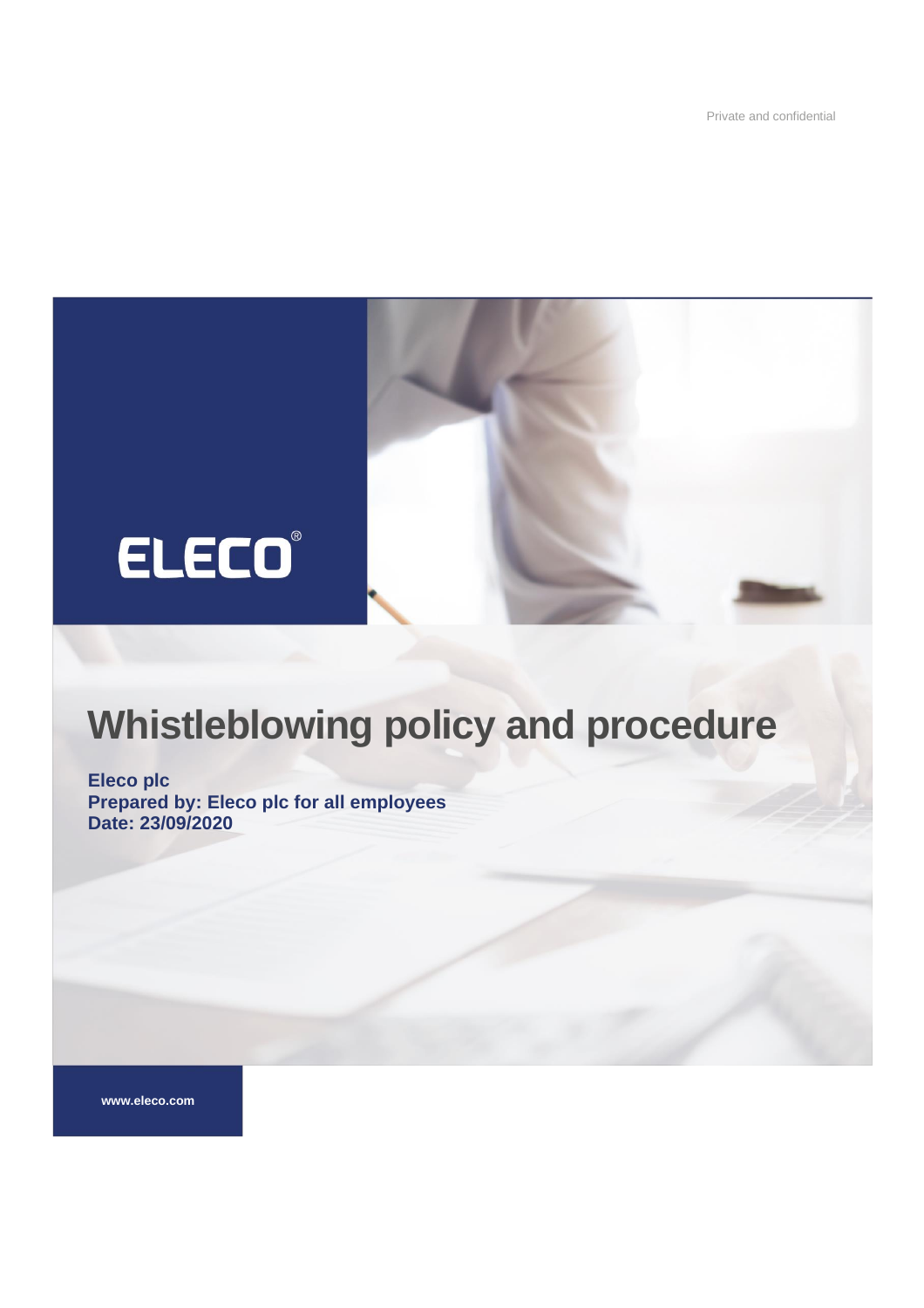

Private and confidential

# **Table of contents:**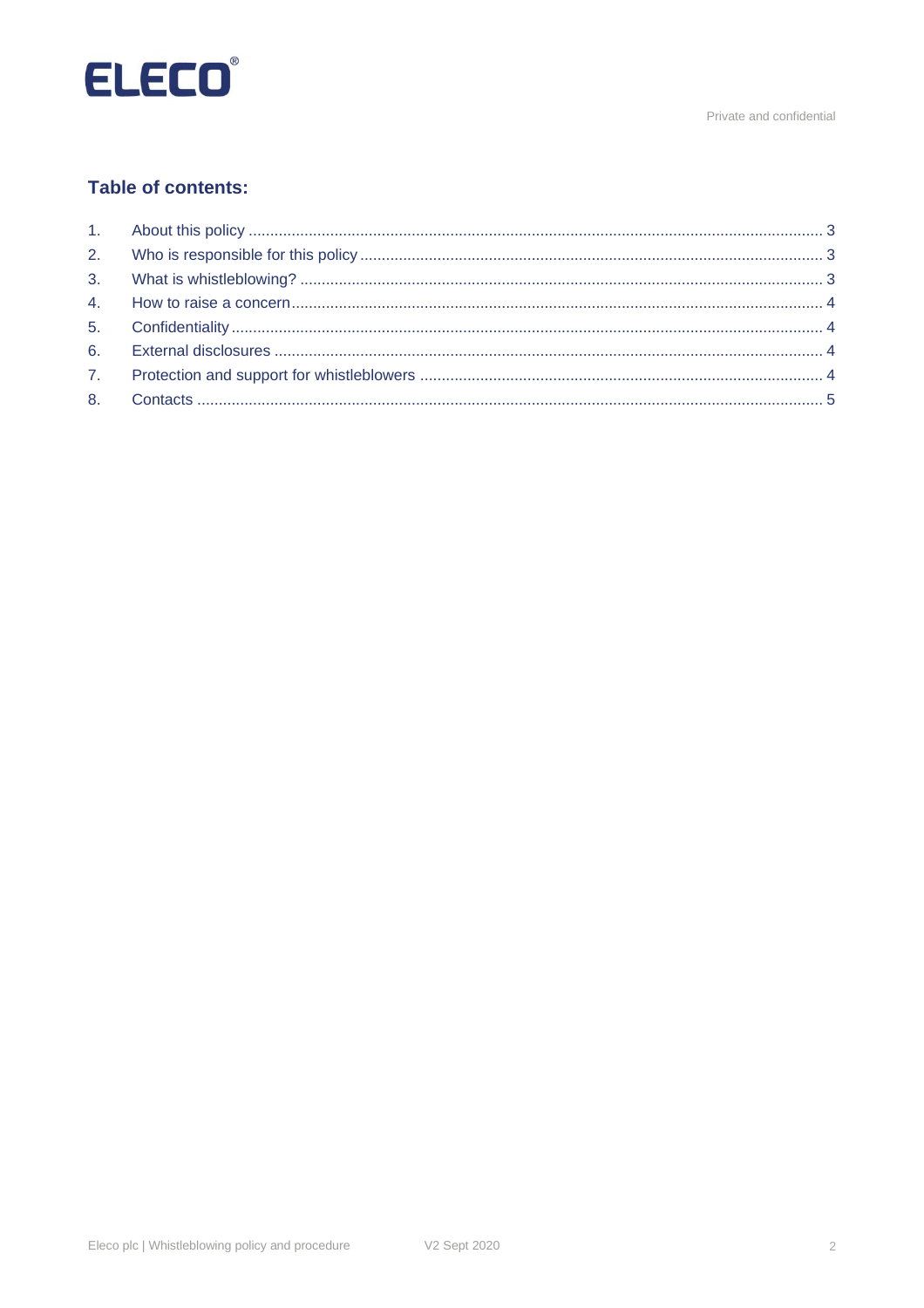

## **Whistleblowing Policy and Procedure for all staff**

(Conforming to the guidance in the Public Interest Disclosure Act 1998)

### <span id="page-2-0"></span>**1. About this policy**

1.1 Eleco plc is committed to conducting our business with honesty and integrity, and we expect all staff to maintain high standards. However, all organisations face the risk of things going wrong from time to time, or of unknowingly harbouring illegal or unethical conduct. We aim to develop a culture of openness and accountability in order to prevent such situations occurring and to address them when they do occur.

1.2 As a result of this aim, it is fundamental that any concerns members of staff may have about suspected malpractice within the Eleco Group are aired. It is felt to be in all our interests to ensure that any malpractice does not occur.

1.3 To achieve this, Eleco has devised a policy and procedure to cover the airing of genuine concerns, which members of staff may have about suspected malpractice within the organisation.

1.4 The aims of this policy are:

(a) to encourage staff to report suspected wrongdoing as soon as possible, in the knowledge that their concerns will be taken seriously and investigated as appropriate, and that their confidentiality will be respected.

(b) to provide staff with guidance as to how to raise those concerns.

(c) to reassure staff that they should be able to raise genuine concerns without fear of reprisals, even if they turn out to be mistaken.

1.5 The whistleblowing procedure is not incorporated by reference into your Contract of Employment and we may amend it at any time.

#### <span id="page-2-1"></span>**2. Who is responsible for this policy**

2.1 This whistleblowing policy applies to all permanent and short-term employees of the Eleco Group. It also applies to secondees, external consultants, contractors and agency personnel whilst working at the company. There is no length of service requirement.

2.2 The Audit Committee has overall responsibility for this policy, and for reviewing the effectiveness of actions taken in response to concerns raised under this policy. The Chairman of the Audit Committee has day-to-day operational responsibility for this policy. Contact details of the Chairman of the Audit Committee are found at the end of this policy.

#### <span id="page-2-2"></span>**3. What is whistleblowing?**

3.1 Whistleblowing is the disclosure of information which relates to suspected malpractice at work. This includes (but is not confined to) criminal activity; failure to comply with any legal or professional obligation or regulatory requirements; miscarriages of justice; danger to health and safety; damage to the environment; bribery; breach of our internal policies and procedures; conduct likely to damage our reputation or financial wellbeing; unauthorised disclosure of confidential information; negligence; or the deliberate concealment of any malpractice.

3.2 If you are uncertain whether something is within the scope of this policy, you should seek advice from the Chairman of the Audit Committee.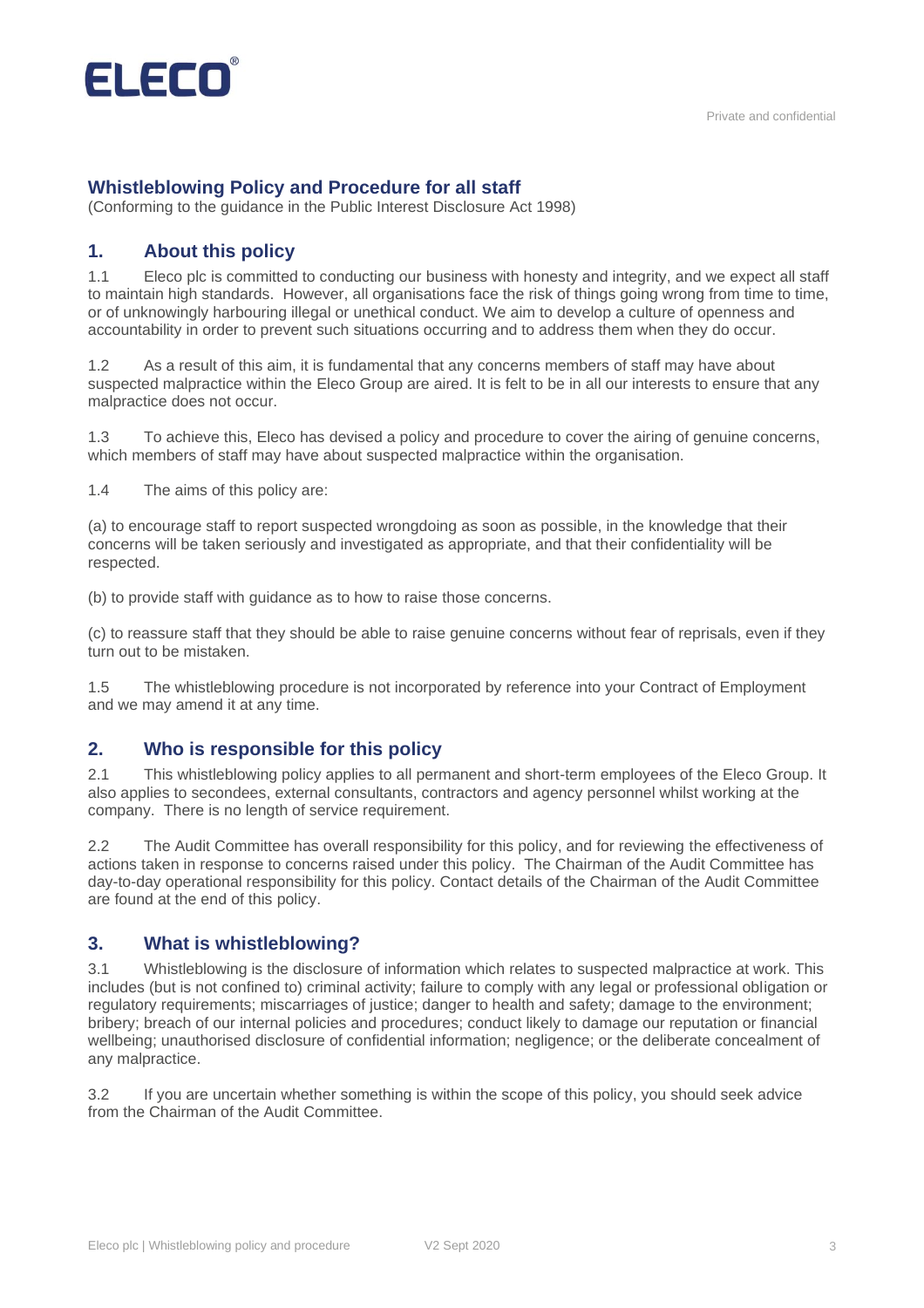

## <span id="page-3-0"></span>**4. How to raise a concern**

4.1 If you have a concern about malpractice in the Group, you should inform your line manager in writing or by email of your concern. Your line manager will then raise the matter with the Chairman of the Audit Committee. If the concern involves the line manager, or if you feel they have not addressed your concern or for any reason you prefer them not to be told, you may raise the matter directly with the Chairman of the Audit Committee.

4.2 If you feel you need to take advice before doing so, you may contact the independent charity, Protect Advice. They provide confidential advice on whistleblowing matters and their contact details are found at the end of this policy.

4.3 We will arrange a meeting with you as soon as possible to discuss your concern. You may bring a colleague or union representative to any meetings under this policy. Your companion must respect the confidentiality of your disclosure and any subsequent investigation. The Chairman of the Audit Committee may be accompanied by any member of Eleco staff.

4.4 We will take down a written summary of your concern and provide you with a copy after the meeting. The Chairman of the Audit Committee will conduct a full investigation with the objective of establishing whether malpractice has occurred. The format of the investigation may vary depending upon the circumstances, but we will give you an indication of how we propose to deal with the matter.

4.5 The Chairman of the Audit Committee will communicate the findings of the investigation to you as the person raising the malpractice concern; the individual(s) under investigation; and, if appropriate, those members of Eleco plc management or external authorities who need to consider whether action should be taken on the basis of the findings.

### <span id="page-3-1"></span>**5. Confidentiality**

5.1 We hope that staff will feel able to voice whistleblowing concerns openly under this policy. Completely anonymous disclosures are difficult to investigate. If you want to raise your concern confidentially, we will make every effort to keep your identity secret and only reveal it where necessary to those involved in investigating your concern.

5.2 There may be circumstances, however, in which the company may be required to reveal a member of staff's identity. If this is the case, all reasonable steps will be taken to ensure that no detriment is suffered by the member of staff.

### <span id="page-3-2"></span>**6. External disclosures**

6.1 The aim of this policy is to provide an internal mechanism for reporting, investigating and remedying any malpractice in the workplace. In most cases you should not find it necessary to alert anyone externally.

6.2 The law recognises that in some circumstances it may be appropriate for you to report your concerns to an external body such as a regulator. We strongly encourage you to seek advice before reporting a concern to anyone external (see the contact details for Protect Advice at the end of this policy).

### <span id="page-3-3"></span>**7. Protection and support for whistleblowers**

7.1 We aim to encourage openness and will support whistleblowers who raise genuine concerns under this policy, even if they turn out to be mistaken.

7.2 Whistleblowers must not suffer any detrimental treatment as a result of raising a genuine concern. If you believe that you have suffered any such treatment, you should inform the Chairman of the Audit Committee immediately.